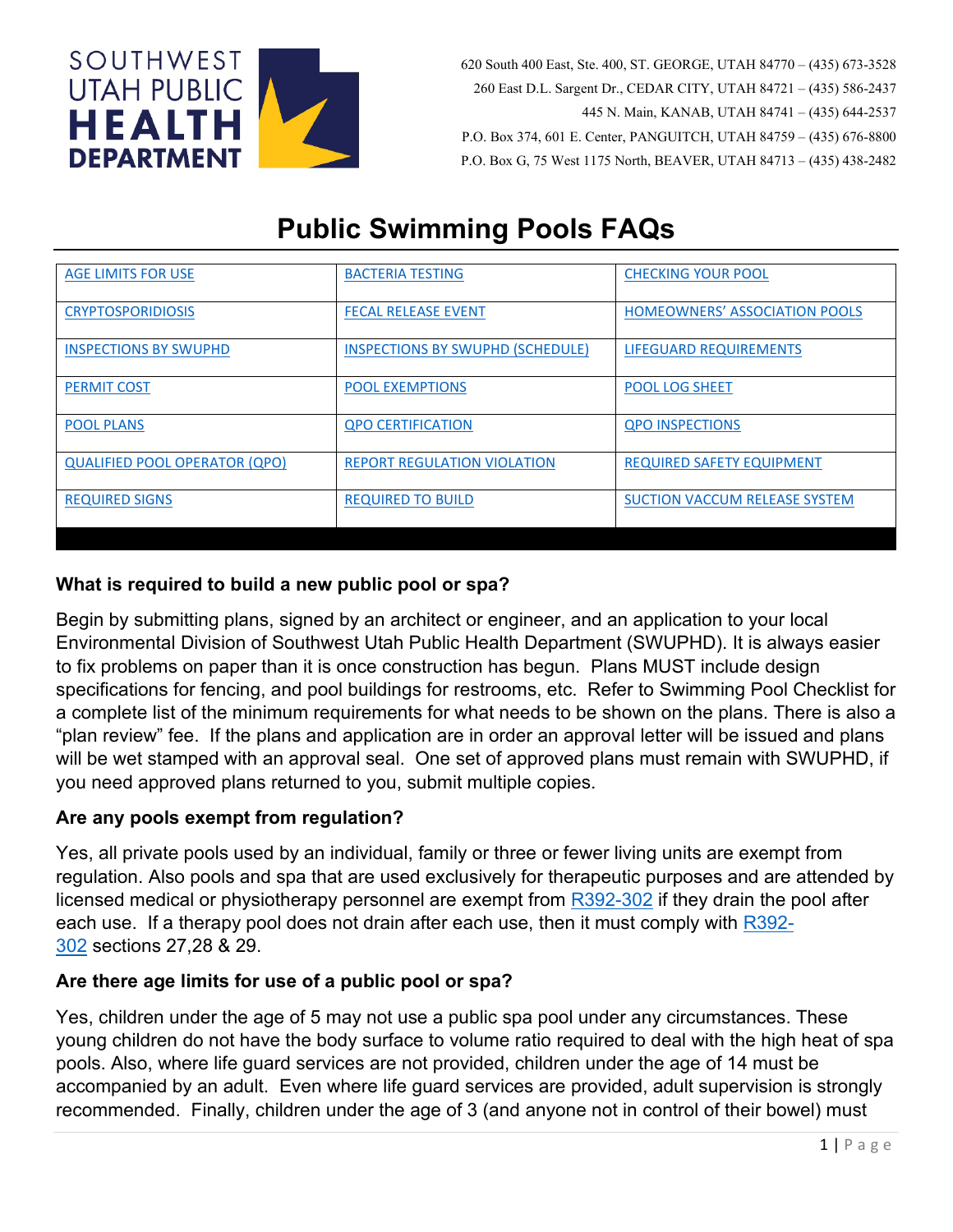

wear swim diapers and waterproof pants beneath their swim suits to provided three layers of protect against a fecal release event.

## <span id="page-1-1"></span>**How do I deal with a fecal release event at my pool?**

Close the pool immediately! After the public has safely exited the pool or spa enclosure, follow the guidelines from the [CDC's Fecal Incident Response Recommendations for Pool Staff.](http://www.cdc.gov/healthywater/pdf/swimming/pools/fecal-incident-response-recommendations.pdf)

## <span id="page-1-0"></span>**What is Cryptosporidiosis?**

Cryptosporidiosis is a diarrheal disease caused by microscopic parasites of the genus Cryptosporidium. Both the disease and the parasite are commonly known as "Crypto." For more information visit the [Center for Disease Control \(CDC\) website on crypto.](http://www.cdc.gov/parasites/crypto/)

## <span id="page-1-5"></span>**What is a QPO?**

A QPO, or Qualified Pool Operator, is a person qualified under [R392-30-29\(1\),](http://www.rules.utah.gov/publicat/code/r392/r392-302.htm#T29) Examples include, but are not limited to, those with certificates from the [National Swimming Pool Foundation'](http://nspf.com/)s Certified Pool [Operator](http://nspf.com/Two_Day_Class.html) (CPO) course, the [National Recreation and Parks](http://www.nrpa.org/) Association's [Aquatics Facility Operator](http://www.nrpa.org/Content.aspx?id=592)  [\(AFO\)](http://www.nrpa.org/Content.aspx?id=592) course, and Salt Lake [Community College'](http://www.slcc.edu/)s Pool & Spa [Operator Certification](http://www.slcc.edu/continuinged/professionaldevelopment/POOL-index.asp)  [Course.](http://www.slcc.edu/continuinged/professionaldevelopment/POOL-index.asp) Qualified training courses are determined by the Utah State Health Department and not SWUPHD.

#### <span id="page-1-4"></span>**How do I become a QPO?**

Received Certification from a course approve by the Utah State Health Department. Currently approved courses include the [National Swimming Pool Foundation'](http://nspf.com/)s [Certified Pool Operator](http://nspf.com/Two_Day_Class.html) (CPO) course, the [National Recreation and Parks Association'](http://www.nrpa.org/)s [Aquatics Facility Operator \(AFO\)](http://www.nrpa.org/Content.aspx?id=592) course, and Salt Lake [Community College'](http://www.slcc.edu/)s Pool & Spa [Operator Certification Course.](http://www.slcc.edu/continuinged/professionaldevelopment/POOL-index.asp)

#### <span id="page-1-3"></span>**What is a Pool Plan?**

A pool plan is a plan developed by the QPO and the pool or spa owners to maintain the sanitation and operational condition of the public pool or spa. Pool Plans for public pools or spas must be reviewed annually and posted in the pump room for easy inspection. Additionally, the plan should be reviewed adjusted each time the QPO changes, the pool or spa ownership changes, or changes are made to the circulation system. Sample pool plan is available with the linked files above and guidelines for creating a pool plan can be found there as well.

#### <span id="page-1-2"></span>**Where can I find a pool log sheet that is acceptable to SWUPHD?**

A sample log sheet can be found with the linked files on our website. Any log sheet that records the information indicated on the Sample Log Sheet in an easily readable manner is acceptable. A separate log must be kept for each pool or spa.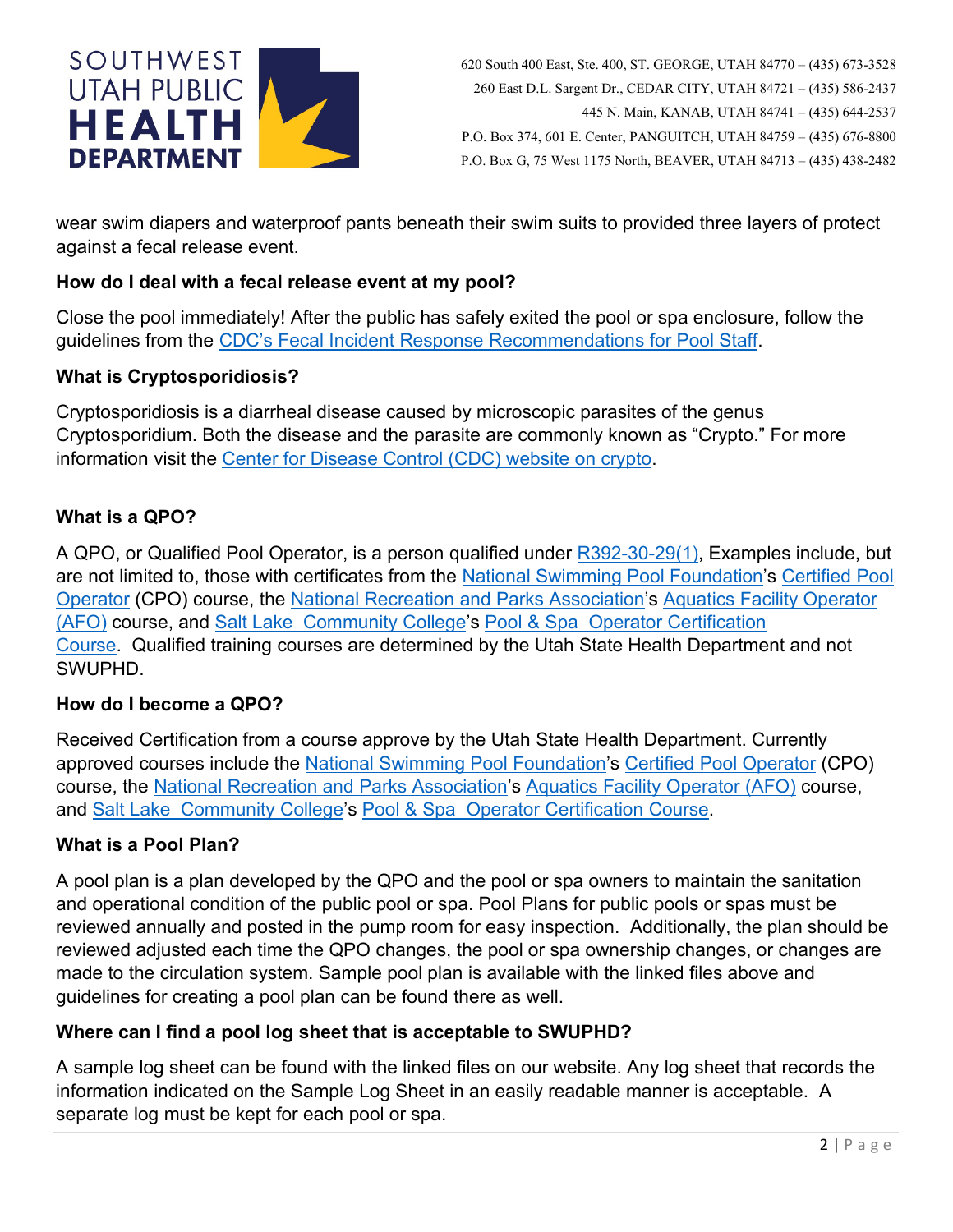

# <span id="page-2-1"></span>**How often should I be checking my pool?**

The frequency of check on a pool is determined by the pool plan developed by the pool owner and the QPO. Each public pool or spa should have the pool chemistry, flow rate, and general pool conditions a minimum of once each day. Pools or spas that are not performing monthly bacteriological testing should be making these checks at least four times a day. See section four of Pool Plan Guidelines link on our website.

## <span id="page-2-4"></span>**How often should a QPO inspect public pools or spas?**

Each public pool or spa must be inspected at least once each week by the person whose is listed in the Pool Plan as the assigned QPO. The QPO and the Owner are ultimately responsible for the condition of the pool and bather safety. If the QPO is not present at the pool each day, they should train another person to check pool chemistry, flow rate, and general pool conditions when the QPO is not present. The QPO may also responsible for performing the required monthly bacteriological testing if SWUPHD is not collecting the samples.

## <span id="page-2-2"></span>**What does an inspection by SWUPHD mean?**

Environmental Health Scientists (EHS) from SWUPHD check pools for compliance with R392-302. The inspection reports reflect the condition of the pool at the time of the EHS visit and items marked as out of compliance should be corrected quickly. Many items, such as water chemical balance, can change rapidly and may not be what the QPO observed during their last check, nor what they will observe on their next check of the pool. These items are still brought to the attention of Owners and QPO's as areas that may require additional equipment or monitoring and can aide in improving the pool plan to ensure the best operation and maintenance of the pool going forward.

#### <span id="page-2-3"></span>**How often does SWUPHD inspect public pools or spas?**

Each public pool or spa should be inspected by a representative of the SWUPHD Environmental Health division at least once each year. Additional inspections are conducted when complaints are received and as determined necessary by the EHS. Occasionally staffing issues or other problems limit the EHS's ability to inspect each pool.

## <span id="page-2-0"></span>**Bacteria Testing?**

- **What bacteria tests are required each month?**
	- $R392-302-27(9)$  requires that each pool monthly test for the presence of coliform bacteria as well as a plate count for total colonies of all bacteria. At this time SWUPHD will only be requiring presence or absence of coliform testing, the plate count testing is highly recommended, but won't be required until test can be readily provided in area.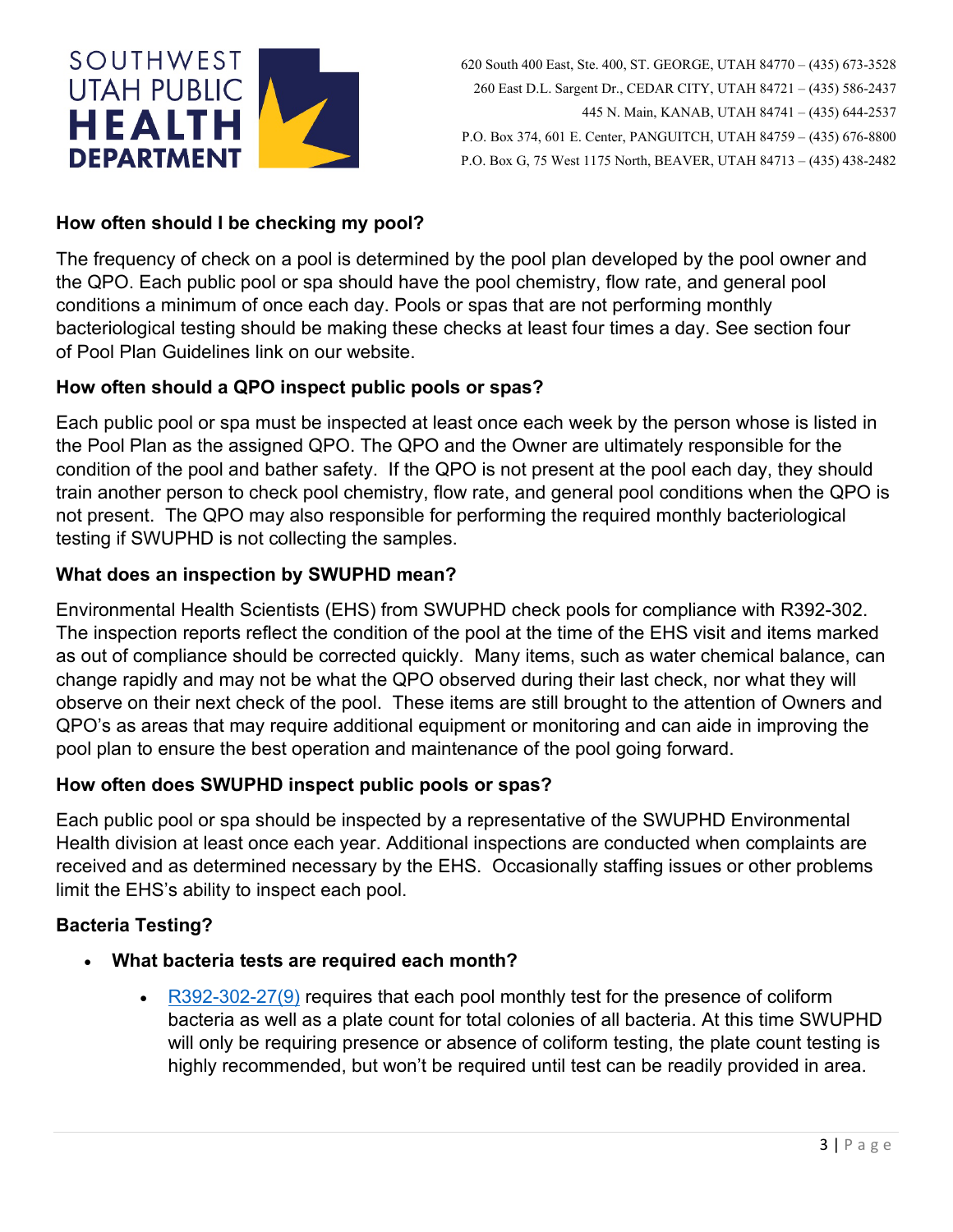

- **Why are bacteria tests being required by SWUPHD?** 
	- This requirement has been in the Utah state code in some form for more than 20 years, but has not been enforced in this area because of the difficulty in having the required testing performed. Instead, all public pools in the area have been treated as if they have failed the bacteriological testing and required to test the pool chemistry four times each day. By requiring monthly bacteriological testing SWUPHD can allow public pools to develop plans for maintaining pools with pool chemistry tests as little as once each day.
- **Southwest Utah Public Health Water Lab provides bacteriological testing for a fee and our personnel will come to your permitted pool and collect the sample. If, however, you would prefer to collect the samples yourself and drop them off at our office, the fee is less and sample receiving times for Washington County can be found on our Lab Calendar. Additionally, samples can be dropped off at our Garfield County office prior to 11 AM (if possible, call first) and in Kane County prior to 12 PM on Wednesdays.**
- Samples may be submitted to any lab approved by the Utah Division of Environmental Quality for drinking water testing. However, if a lab other than Southwest Utah Public Health Water Lab performs the bacteria testing, it is the responsibility of the pool owner to ensure that SWUPHD receives the results of the bacteria test within five business days.

## <span id="page-3-2"></span>**I have a suction vacuum release system (SVRS) on my pool or spa, do I need anything else?**

Yes, SVRS systems need to be tested according to manufacturer's recommendations at least once each week. Failure to perform this test invalidates the system as a solution for the VGBA. SVRS systems are also required to have either an audible or visual alarm that covers the pool enclosure along with a sign that prohibits the use of the pool or spa when the alarm is activated.

## <span id="page-3-0"></span>**What safety equipment is required for a public pool?**

Each public pool must have a life hook, a ring buoy with attached rope and a first aid kit. The ring buoy rope must be ten feet longer than the widest point of the pool. Where lifeguards are provided the lifeguard rescue tubes may be used as a substitute for the ring buoy. First Aid kits do not have to be in the pool enclosure itself, but must be readily accessible to bathers.

## <span id="page-3-1"></span>**What signs are required for a pool or spa enclosure?**

Where lifeguards are not provided, a warning sign must be placed in plain view and shall state: WARNING – NO LIFEGUARD ON DUTY and BATHERS SHOULD NOT SWIM ALONE, with clearly legible letters, at least 4 inches high. In addition, the sign must also state CHILDREN 14 AND UNDER SHOULD NOT USE POOL WITHOUT RESPONSIBLE ADULT SUPERVISION. See the Recreational Bathing Facility Sign Requirements in the linked files above for additional rules that must be posted or enforced by lifeguards.